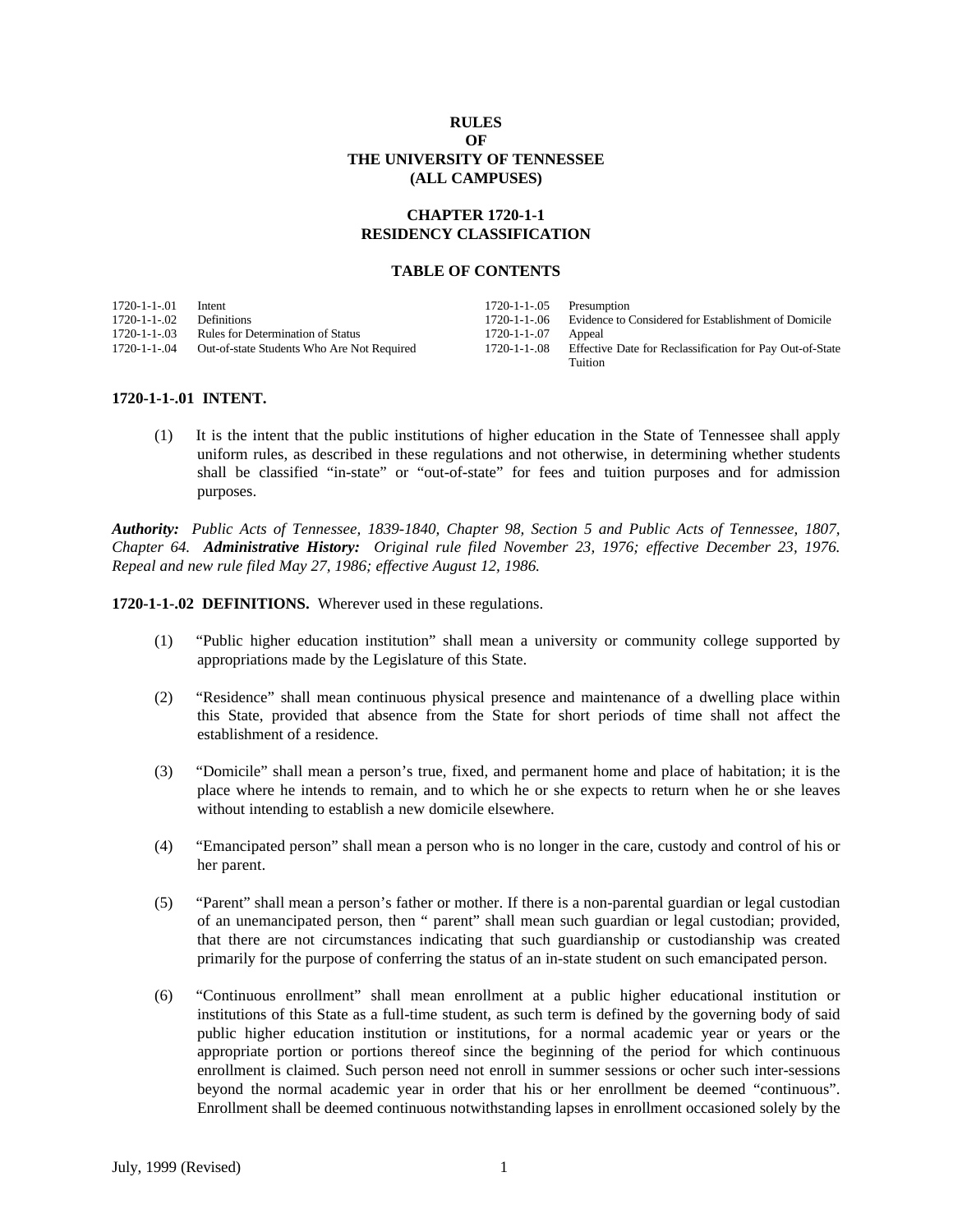#### (Rule 1720-1-1-.02, continued)

scheduling of the commencement and/or termination of the academic years, or appropriate portion thereof, of the public higher educational institutions in which such person enrolls.

*Authority: Public Acts of Tennessee, 1839-1840, Chapter 98, Section 5 and Public Acts of Tennessee, 1807, Chapter 64. Administrative History: Original rule filed November 23, 1976; effective December 23, 1976. Repeal and new rule filed May 27, 1986; effective August 12, 1986. Amendment filed October 19,1995; effective February 28, 1996.*

### **1720-1-1-.03 RULES FOR DETERMINATION OF STATUS.**

- (1) Every person having his or her domicile in this State shall be classified "in-state" for fee and tuition purposes and for admission purposes.
- (2) Every person not having his or her domicile in this State shall be classified "out-of-state" for said purposes.
- (3) The domicile of an unemancipated person is that of his or her parent. Unemancipated students of divorced parents shall be classified "in-state" when one parent, regardless of custodial status, is domiciled in Tennessee.

*Authority: Public Acts of Tennessee, 1839-1840, Chapter 98, Section 5 and Public Acts of Tennessee 1807, Chapter 64. Administrative History: Original rule filed November 23, 1976; effective December 23, 1976. Repeal and new rule filed May 27, 1986; effective August 12, 1986. Amendment October 19, 1995; effective February 28, 1996.*

# **1720-1-1-.04 OUT-OF-STATE STUDENTS WHO ARE NOT REQUIRED TO PAY OUT-OF-STATE TUITION.**

- (1) An unemancipated, currently enrolled student shall be reclassified out-of-state should his or her parent, having theretofore been domiciled in the State, remove from the State. However, such student shall not be required to pay out-of-state tuition nor be treated as an out-of-state student for admission purposes so long as his or her enrollment at a public higher educational institution or institutions shall be continuous.
- (2) An unemancipated person whose parent is not domiciled in this State but is a member of the armed forces and stationed in this State or at Fort Campbell pursuant to military orders shall be classified out-of-state, but shall not be required to pay out-of-state tuition. Such a person, while in continuous attendance toward the degree for which he or she is currently enrolled, shall not be required to pay out-of-state tuition if his or her parent thereafter is transferred on military orders.
- (3) A person whose domicile is in a county of another state lying immediately adjacent to Montgomery County, or whose place of residence is within thirty (30) miles of Austin Peay State University shall be classified out-of-state but shall not be required to pay out-of-state tuition at Austin Peay State University. Provided, however, that there be no teacher college or normal school within the nonresident's own state, of equal distance to said non-resident's bona fide place of residence.
- (4) Part-time students who are not domiciled in this State but who are employed full-time in the State, or who are stationed at Fort Campbell pursuant to military orders, shall be classified out-of-state but shall not be required to pay out-of-state tuition. This shall apply to part-time students who are employed in the State by more than one employer, resulting in the equivalent of full-time employment.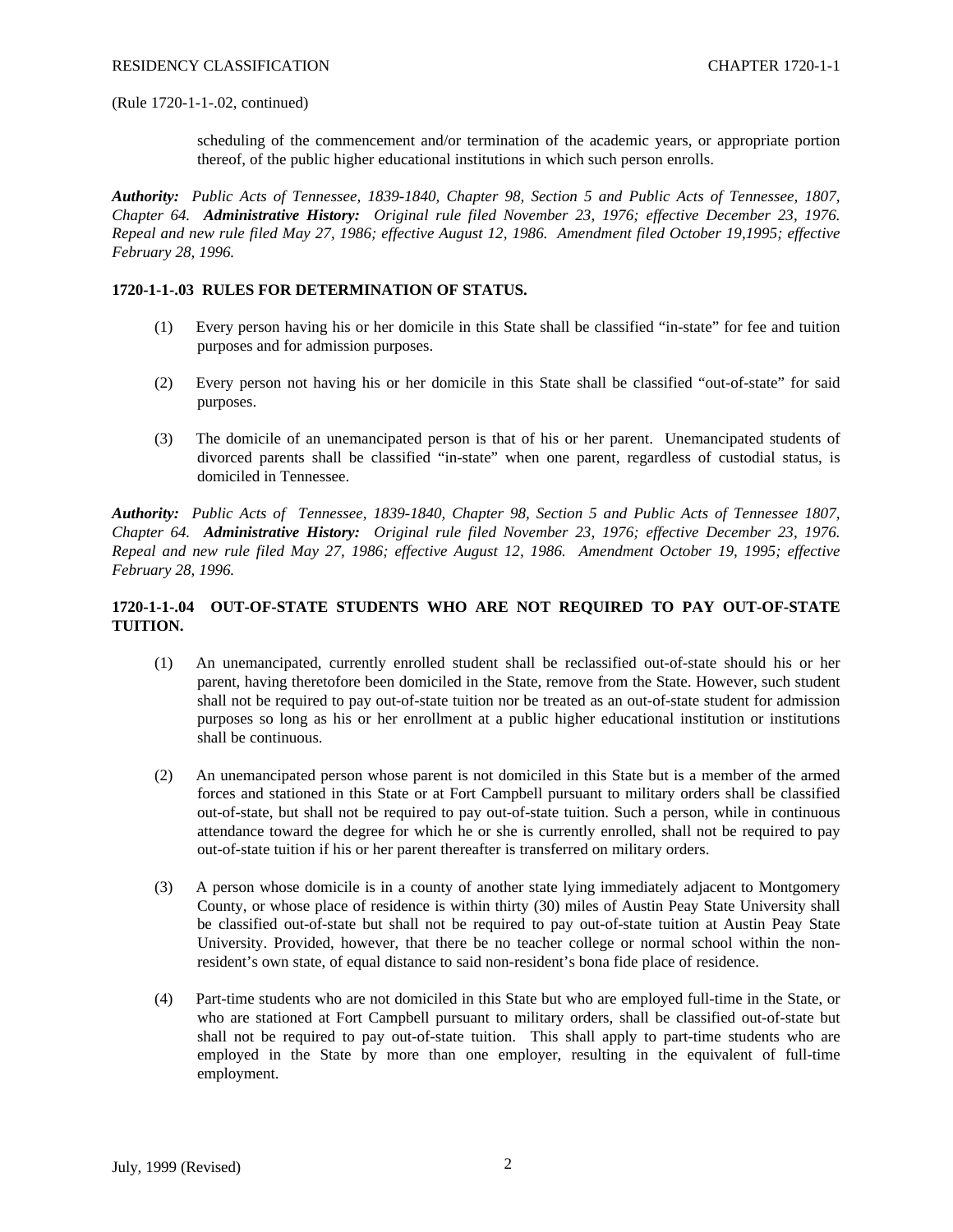(Rule 1720-1-1-.04, continued)

- (5) Military personnel and their spouses stationed in the State of Tennessee who should be classified outof-state in accordance with other provisions of these regulations will be classified out-of-state but shall not be required to pay out-of-state tuition.
- (6) A person who is domiciled in the Kentucky counties of Fulton, Hickman, or Graves shall be classified out-of-state and shall not be required to pay out-of-state tuition at The University of Tennessee at Martin if qualified for admission. This exemption is on condition that Murray State University in Murray, Kentucky, continue to admit Tennessee residents from selected Tennessee counties to enroll at that institution without payment of out-of-state tuition.
- (7) Any dependent child not domiciled in Tennessee but who qualifies and is selected to receive a scholarship under the "Dependent Children Scholarship Act" (T.C.A. § 49-4-704) because his or her parent is a law enforcement officer, fireman, or emergency medical service technician who was killed or totally and permanently disabled while performing duties within the scope of employment, shall be classified out-of-state but shall not be required to pay out-of-state tuition.
- (8) The spouse of a student classified as "in-state" shall also be classified "in-state."
- (9) Students not domiciled in Tennessee but who are selected to participate in specified institutional undergraduate Honors Programs shall be classified out-of-state but shall not be required to pay out-ofstate tuition.
- (10) A person whose domicile is in Mississippi County, Arkansas, or either Dunlin County or Pemiscot County, Missouri, and who is admitted to Dyersburg State Community College, shall be classified out-of-state but shall not be required to pay out-of-state tuition.
- (11) A person who is not domiciled in Tennessee, but has a bona fide place of residence in a county which is adjacent to the Tennessee state line and which is also within a 30 mile radius (as determined by THEC) of a city containing a two year TBR institution and who is admitted to a two year TBR institution, shall be classified out-of-state, but shall not be required to pay out-of-state tuition. The two-year institution may admit only up to three percent (3%) of the full-time equivalent attendance of the institution without out-of-state tuition. (THEC may adjust the number of the non-residents admitted pursuant to this section every three (3) years.) (See T.C.A. § 49-8-102)

*Authority: Public Acts of Tennessee, 1839-1840, Chapter 98, Section 5, Public Acts of Tennessee, 1807, Chapter 64. Administrative History: Original rule filed November 23, 1976; effective December 23, 1976. Repeal and new rule filed May 27, 1986; effective August 12, 1986. Amendment filed October 18, 1989; effective January 29, 1990. Amendment October 19, 1995; effective February 28, 1996.*

**1720-1-1-.05 PRESUMPTION.** Unless the contrary appears from clear and convincing evidence, it shall be presumed that an emancipated person does not acquire domicile in this State while enrolled as a full-time student at any public or private higher educational institution in this State, as such status is defined by such institution.

*Authority: Public Acts of Tennessee, 1839-1840, Chapter 98, Section 5 and Public Acts of Tennessee, 1807, Chapter 64. Administrative History: Original rule filed November 23, 1976; effective December 23, 1976. Repeal and new rule filed May 27, 1986; effective August 12, 1986.*

**1720-1-1-.06 EVIDENCE TO BE CONSIDERED FOR ESTABLISHMENT OF DOMICILE.** If a person asserts that he or she has established domicile in this State he or she has the burden of proving that he or she has done so. Such a person is entitled to provide to the public higher educational institution by which he seeks to be classified or reclassified in-state, any and all evidence which he or she believes will sustain his or her burden of proof. Said institution will consider any and all evidence provided to it concerning such claim of domicile but will